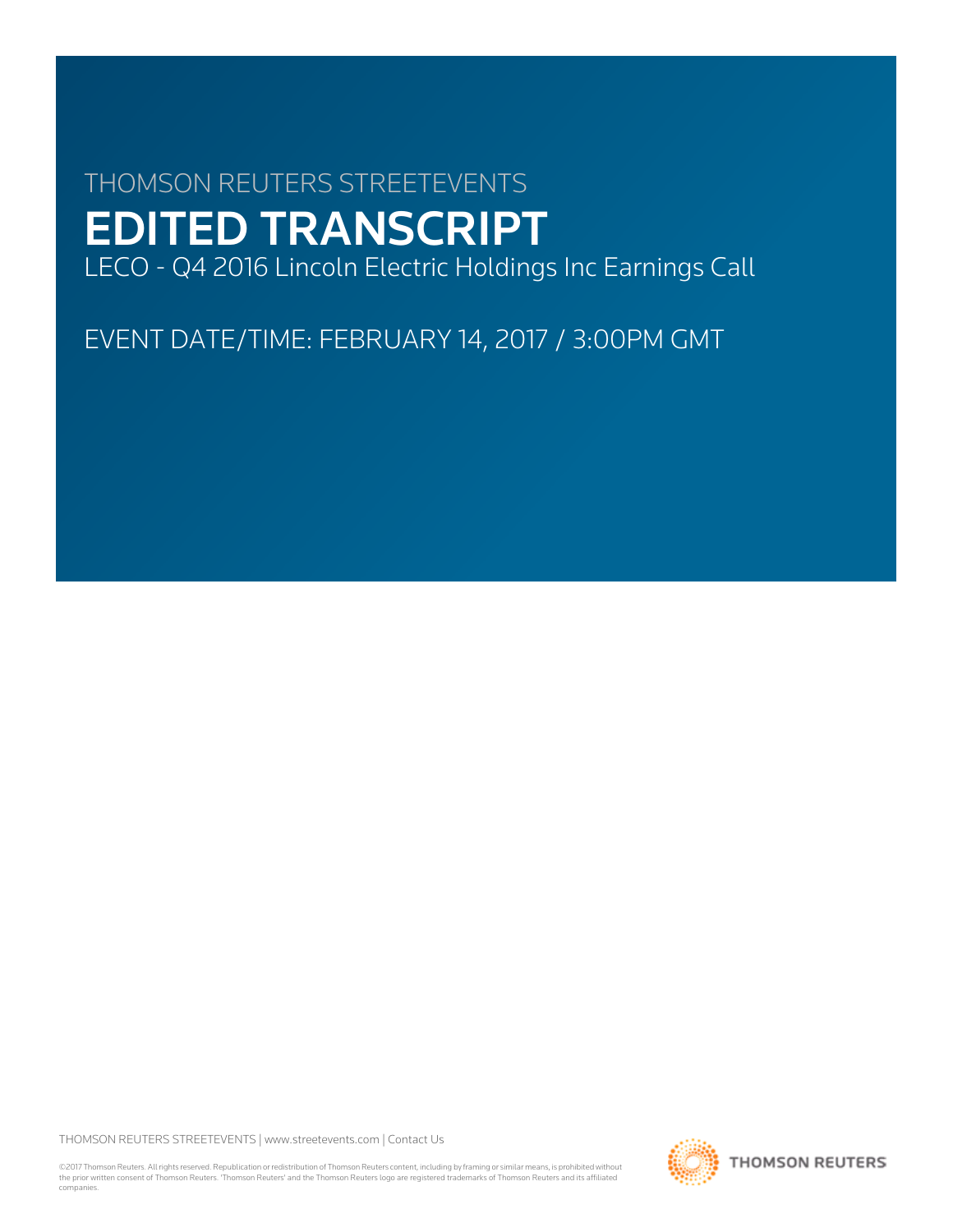### **CORPORATE PARTICIPANTS**

**[Amanda Butler](#page-1-0)** Lincoln Electric Holdings, Inc. - IR Director **[Chris Mapes](#page-2-0)** Lincoln Electric Holdings, Inc. - Chairman, President, CEO **[Vince Petrella](#page-3-0)** Lincoln Electric Holdings, Inc. - EVP, CFO, Treasurer

### **CONFERENCE CALL PARTICIPANTS**

**[Mig Dobre](#page-4-0)** Robert W. Baird & Company, Inc. - Analyst **[Eli Lustgarten](#page-5-0)** Longbow Research - Analyst **[Saree Boroditsky](#page-7-0)** Deutsche Bank - Analyst **[Liam Burke](#page-8-0)** Wunderlich Securities, Inc. - Analyst **[Stanley Elliott](#page-9-0)** Stifel Nicolaus - Analyst **[Steve Barger](#page-10-0)** KeyBanc Capital Markets - Analyst **[Matthew Trusz](#page-12-0)** Gabelli & Co. - Analyst **[Jim Giannakouros](#page-12-1)** Oppenheimer & Co. - Analyst **[David Stratton](#page-13-0)** Great Lakes Review - Analyst

### **PRESENTATION**

### **Operator**

<span id="page-1-0"></span>Greetings and welcome to the Lincoln Electric 2016 fourth-quarter and full-year financial results conference call. At this time, all participants are in a listen-only mode, and this conference call is being recorded. It is now my pleasure to introduce your host, Amanda Butler, Director of Investor Relations. Thank you. You may begin.

### **Amanda Butler** - Lincoln Electric Holdings, Inc. - IR Director

Thank you, Candace, and good morning everyone. Welcome to Lincoln Electric's 2016 fourth-quarter conference call. We released our financial results earlier today, and you can find our release as an attachment to this call's slide presentation, as well as on the Lincoln Electric website at LincolnElectric.com in the Investor Relations section.

Joining me on the call today is Chris Mapes, Lincoln's Chairman, President, Chief Executive Officer, as well as our Chief Financial Officer, Vince Petrella. Chris will begin the discussion with an overview of full-year results, and Vince will cover the quarter performance in more detail. Following our prepared remarks, we are happy to take your questions.

Before we start our discussion, please note that certain statements made during this call may be forward-looking and actual results may differ materially from our expectations due to a number of risk factors. A discussion of some of the risks and uncertainties that may affect our results are provided in our press release and in our SEC filings on Forms 10-K and 10-Q.

In addition, we discuss financial measures that do not conform to US GAAP. A reconciliation of non-GAAP measures to the most comparable GAAP measure is found in the financial tables in our earnings release, which, again, is available in the Investor Relations section of our website at LincolnElectric.com.

And with that, I'll turn the call over to Chris Mapes. Chris?

THOMSON REUTERS STREETEVENTS | [www.streetevents.com](http://www.streetevents.com) | [Contact Us](http://www010.streetevents.com/contact.asp)

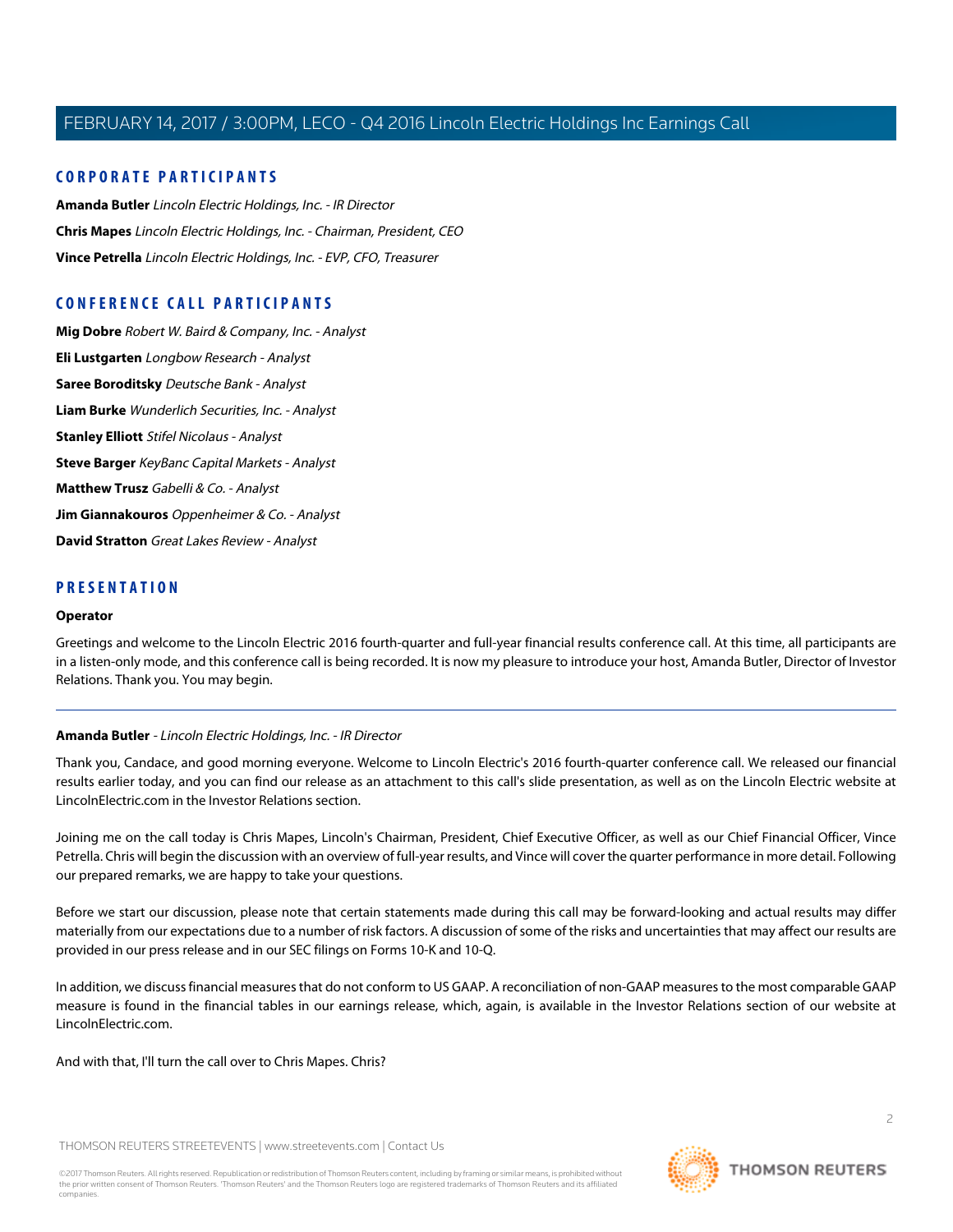### <span id="page-2-0"></span>**Chris Mapes** - Lincoln Electric Holdings, Inc. - Chairman, President, CEO

Thank you Amanda. Good morning everyone.

We completed 2016 with solid results and are well positioned to capitalize on opportunities in the year ahead. In 2016, our flexible incentive management system and 2020 strategy initiatives mitigated the impact of another downcycle year in industrials. While sales, excluding Venezuela, declined 7.6% to \$2.3 billion, our initiatives to reduce costs, improve mix, and drive innovation did an excellent job of sustaining margin performance.

We generated a 150 basis point increase in our gross profit margin in the year, and held our adjusted operating profit margin reasonably steady at 14.2% with only a 50 basis point decline versus the prior year. This yielded a decremental operating margin of 19% on approximately 22%, excluding Venezuela.

Reported diluted earnings per share was \$2.91, primarily impacted by lower volumes and the non-cash loss from the deconsolidation of our Venezuelan subsidiary. Excluding special item charges, adjusted EPS for 2016 was \$3.29, a 5% decline versus the prior year.

We generated \$303 million in operating cash flows aided by a record 15.6% average operating working capital ratio. This yielded a 113% free cash flow conversion of adjusted net income.

In 2016, we returned \$429 million of cash to shareholders from the 10% increase in our dividend rate and \$342 million spent on share repurchases, which reduced our average share count by approximately 9%.

Our results continued to demonstrate the benefits of the structural changes we've made to the business as part of our 2020 strategy, and we are on the right track to achieve best-in-class performance. I am confident that we are better positioned today than in the past to benefit from stabilizing end market trends and a future recovery in 2017.

Moving to Slide 4, given improved fourth-quarter volume trends, markets appear to have broadly stabilized and we are also benefiting from easier year-over-year comparisons. While volumes have remained compressed in our Americas Welding segment, rates narrowed in the fourth quarter and our International segment achieved volume growth in both Europe and Asia-Pacific. Additionally, Harris Products Group's volumes continued to increase due to the ongoing strength of their US retail program and from a series of successful new product launches. Our Automation solution sales also grew in the quarter on strong demand for automotive, structural steel, and pipe mill applications.

Investments in R&D have been critical to mitigating volume declines and continuing to position Lincoln as the leader in our industry. In 2016, we continued to maintain a high 34% vitality index of new products, which is one of the key differentiators of why customers choose Lincoln. Early 2017 sales trending suggests ongoing stabilization in our end markets, and we continue to expect low single-digit sales growth in 2017 with modest margin and earnings growth.

Before I pass the call to Vince to cover fourth-quarter numbers in detail, I'd like to thank our global Lincoln Electric team who successfully delivered on our initiatives, collaborated to successfully impact results and who always prioritized our customers first.

In addition to a solid financial performance, I am pleased to report that our team continued to advance our environmental, health and safety performance towards our 2020 EH&S goals. In 2016, we have achieved a 65% improvement in our safety performance as compared with our 2011 baseline year. This keeps us on pace to achieve our 75% safety improvement target by 2020.

We also reduced our carbon footprint and energy intensity in 2016, and increased our recycling and reuse rates to 93% of eligible materials. Great work. So, as markets improve, I am confident that the Lincoln Electric team is ready to capitalize on growth opportunities, drive continuous improvement, and continue to work towards our 2020 strategic goals.

And now I will pass the call to Vince.

THOMSON REUTERS STREETEVENTS | [www.streetevents.com](http://www.streetevents.com) | [Contact Us](http://www010.streetevents.com/contact.asp)

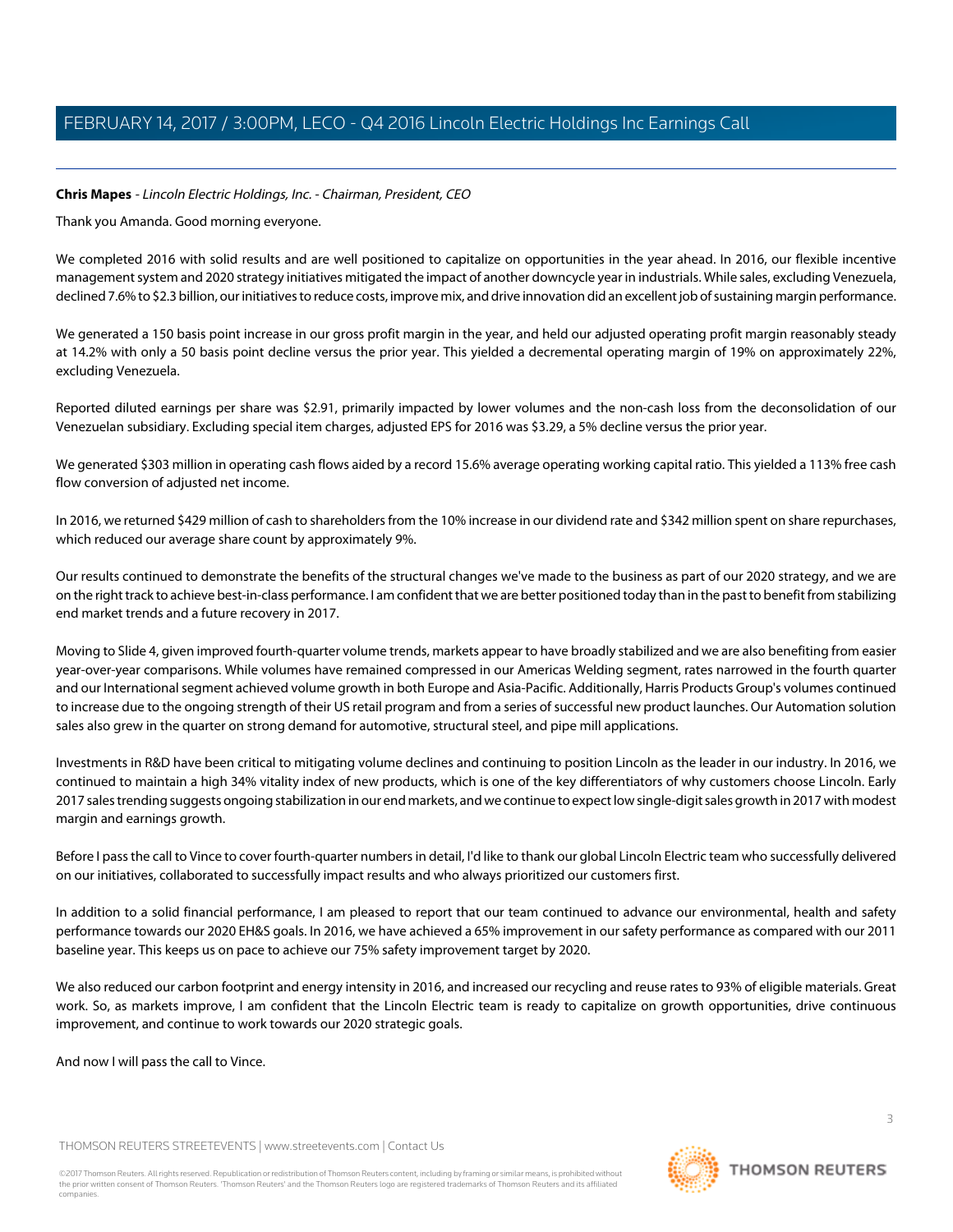### <span id="page-3-0"></span>**Vince Petrella** - Lincoln Electric Holdings, Inc. - EVP, CFO, Treasurer

Thank you Chris. We finished a challenging year with stabilizing end markets and solid results that demonstrate the structural improvements achieved with our 2020 strategy.

Looking at our fourth-quarter income statement highlights on Slide 5, our consolidated fourth-quarter sales have held relatively flat compared with the prior year as the benefit of acquisitions and steady pricing offset a modest 1.3% decline in volumes. Excluding Venezuela from the prior-year period, volumes declined 60 basis points.

Our fourth-quarter gross profit margin rose 50 basis points on favorable mix and lower costs. Our SG&A expense as a percentage of sales increased to 20.3% because of higher incentive compensation and added acquisition Company expenses. These expenses were largely offset by ongoing cost management across the business.

Our operating income was \$83 million, or 14.7% of sales. Margin performance was reasonably steady with a 40 basis point decline against a challenging year-over-year comparison of 15.1%.

Our interest expense was \$7.3 million, reflecting higher borrowings. Compared with the prior year, interest expense declined \$2.5 million as the prior year included a \$6.4 million adjustment and the consideration expected to be paid to acquire an additional ownership interest in a majority-owned subsidiary.

Now, looking ahead to 2017, we expect our full-year interest expense to be approximately \$25 million, reflecting the cost of current borrowings.

Our fourth-quarter effective tax rate was 31.7% compared with 31.6% in the prior-year period. In 2017, our effective tax rate is expected to be in the low 30% range subject to the geographical mix of earnings and the utilization of US tax credits.

Fourth-quarter diluted earnings per share increased 19% to \$0.81 compared with \$0.68 in 2015. On an adjusted basis, diluted earnings per share increased 8%, reflecting solid operational performance and a \$0.07 EPS benefit from share repurchases.

Now moving to the geographical segments on Slide 6, Americas Welding segment's fourth-quarter adjusted EBIT margin was 18.2%, a 120 basis point decline versus the prior year. The decline was due to lower volumes and challenging year-over-year comparisons. The rate of sales declines narrowed to 3.5%, excluding Venezuela in the prior year. Revenue from acquisitions and flat pricing were offset by 4.8% lower volumes. In the quarter, automation sales rose modestly and US export sales held steady with the prior year at \$37 million.

Moving to Slide 7, the International Welding segment adjusted EBITDA margin improved 280 basis points to 5.5% on higher volumes, flat pricing, improved mix and favorable year-over-year comparisons. Volumes improved 10% in the quarter from growth in both the European and Asia-Pacific regions, notably from expanding our presence in targeted customer accounts and from double-digit percentage growth in the automotive, pipe mill, and heavy fabrication sectors.

Moving to the Harris Products Group, fourth-quarter EBITDA margins improved 100 basis points to 10.2% on 4% higher volumes and 1.5% price improvement. Volume growth reflected the continued strength of our commercial programs in the US retail channel and pricing benefit from higher input cost trends.

Moving to Slide 9, we generated strong cash flows in the fourth quarter of \$67 million with a 105% cash conversion of net income. On a full-year basis, we achieved \$303 million of cash flow from operations and a solid 113% cash conversion ratio, as well as record working capital efficiency. At year-end, we achieved a 15.6% average operating working capital ratio, which positions us closer to our 2020 goal of 15%.

Moving to Slide 10, we invested \$72 million towards acquisitions in the year and capital expenditure spending held steady over the prior year at \$50 million. Looking ahead to 2017, we estimate full-year capital spending to be in the range of \$65 million to \$75 million, including the completion of our new welding technology center here in Cleveland, Ohio.

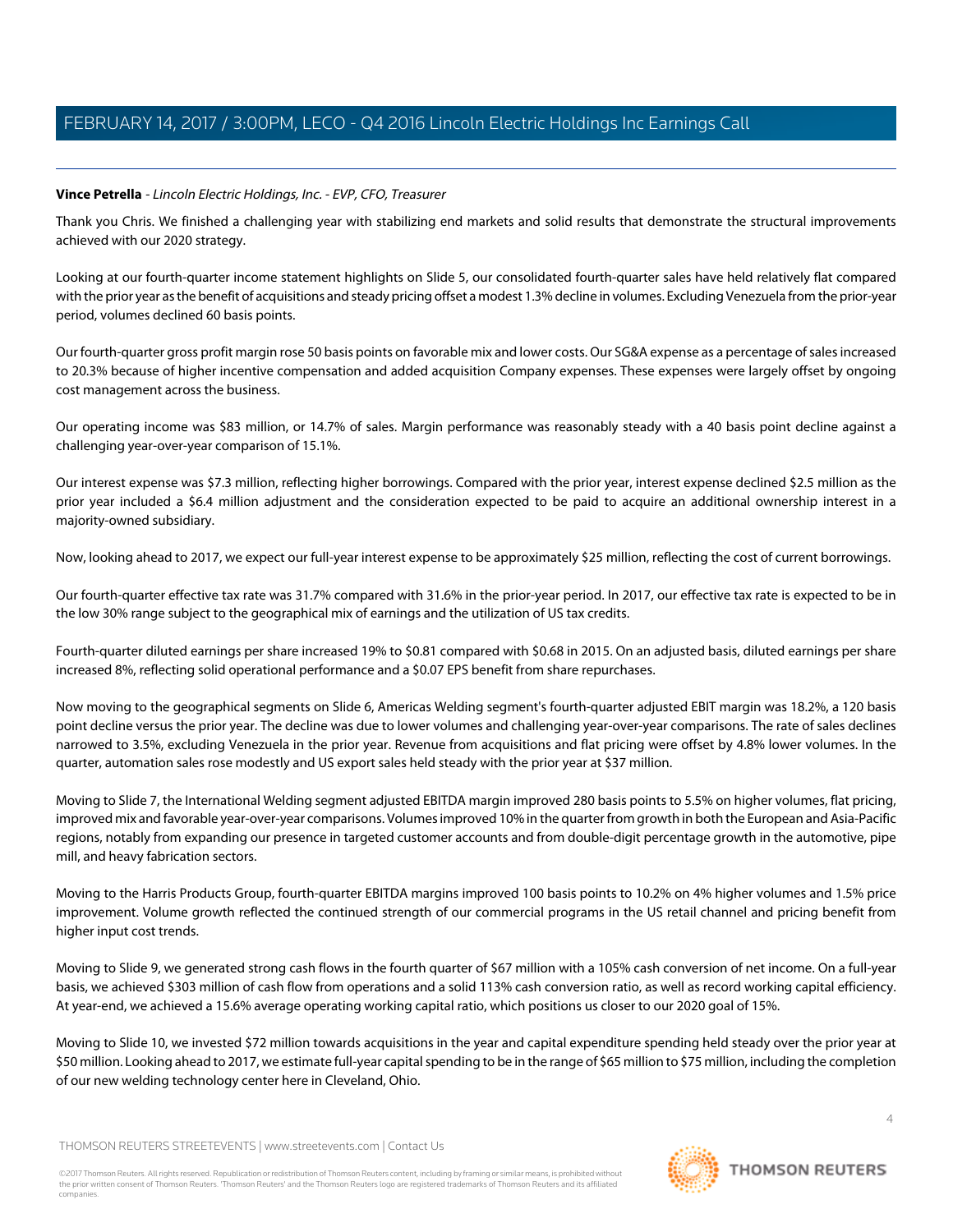During the fourth quarter, we continued to return cash to shareholders. We paid cash dividends of \$21 million, reflecting an increase of 10% in the dividend payout rate. The board also approved an additional 9.4% dividend rate increase for 2017. We spent \$53 million on repurchasing approximately 834,000 shares at an average price of \$64.06 in the fourth quarter. Our full-year 2016 repurchases were \$342 million at an average price of \$58.34 per share. Share buyback activity finished the year below our \$400 million share buyback target, because share valuation models exceeded our buyback pricing thresholds in the fourth quarter.

Our net debt position at December 31 was \$326 million, reflecting the new \$350 million of senior notes secured in October of last year. With these new notes, we have approximately \$705 million in total debt at an average weighted interest rate of 3.3%, achieving our targeted gross debt to EBITDA leverage ratio of 1.75 times. These actions optimize our capital structure and provide ample flexibility to pursue growth initiatives through the cycle, manage our dividend improvement strategies, and execute our share repurchase program as conditions allow.

With that, I would like to turn the call over for questions. Candace?

### **Operator**

<span id="page-4-0"></span>(Operator Instructions). Mig Dobre, Baird.

### **Mig Dobre** - Robert W. Baird & Company, Inc. - Analyst

Good morning, everyone, and hats off to you guys on delivering a really good 2016, given all you had to deal with.

Maybe my first question is trying to get a little more clarity as to the puts and takes for 2017. You talk about low single-digit growth. Can you maybe give us a flavor here as to how you see the year playing out? At what point do you expect volumes to inflect positively in North America? And how do you think about the sustainability of international volumes at this point?

### **Chris Mapes** - Lincoln Electric Holdings, Inc. - Chairman, President, CEO

Thanks for your comments. So, look, I don't think our perspective on 2017 has changed materially over the last several months. We had conversations about our business in the third quarter. We said we expected those rates to continue to decline in the fourth quarter. They did. A couple of areas actually accelerated maybe a little bit more than what we had expected, which is a positive. And we had always thought, as we moved in towards 2017 with the stabilizing markets, that we would expect to trend towards an overall growth profile in the business sometime in the first half. Difficult to tell whether that will be the first or the second quarter, but still believe that we will be turning towards growth as we move into 2017.

The Americas business and the North American business has continued to make improvements. We've got some great new products, some initiatives, that's in that business I'm very excited about. Expect it to continue to narrow and turn favorably as we're moving into 2017. And our expectations for the international business is for us to be able to continue this trend. It was coming off a comparison in 2015 that was certainly not very robust, but we just completed reviews over there. We think we've seen some stabilization in those markets. We also have new product initiatives that we are driving in those regions also, and would expect to continue to see improvement in our international business as we move through 2017.

### **Mig Dobre** - Robert W. Baird & Company, Inc. - Analyst

And maybe to kind of focus in on international here, you had call it \$12.5 million worth of volume growth in the quarter. Any way you can parse this out in terms of what is Asia or maybe China specifically versus what is Europe and your automation initiatives?

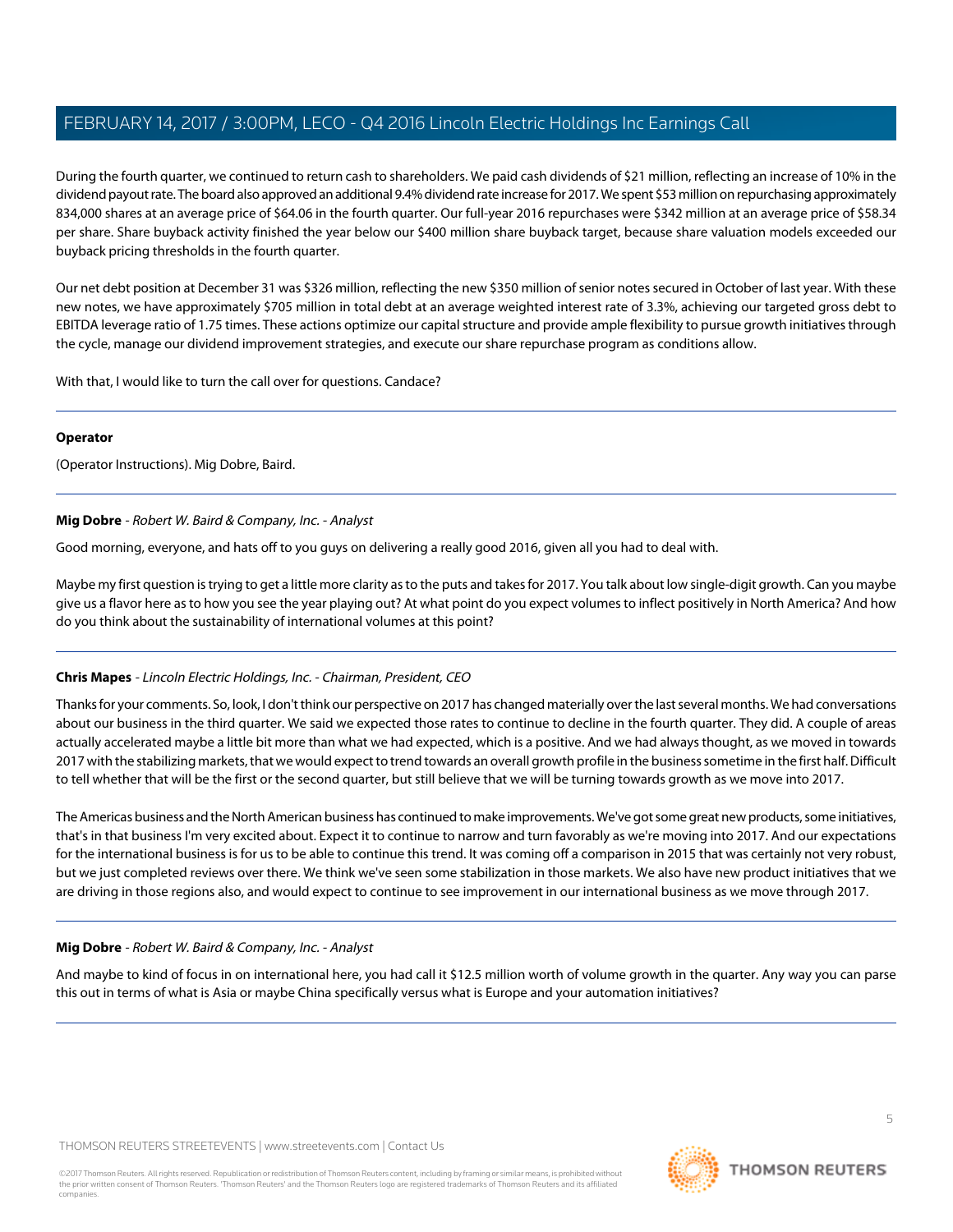### **Chris Mapes** - Lincoln Electric Holdings, Inc. - Chairman, President, CEO

I'll provide you this background -- is that certainly our China business was improved on a year-over-year basis and our European basis was improved on a year-over-year basis. We really don't break those data points out. But we've seen some stabilization, especially in Europe, across a host of those markets and some of that driven from I think improvements in the core markets, some of that driven from some of the initiatives that we are driving. We had a very favorable quarter in the fourth quarter with our equipment offering across some of those regions, and certainly that came through. We'd expect that to continue as we move into 2017.

### **Vince Petrella** - Lincoln Electric Holdings, Inc. - EVP, CFO, Treasurer

And I would add that both of those regions improved on a year-over-year basis, but Asia-Pacific was the preponderance of the improvement. Europe was up, but Asia-Pacific had a very strong quarter. And as Chris noted, I would emphasize on the equipment side of the business is a good order flow and new product introductions aided the region.

### **Mig Dobre** - Robert W. Baird & Company, Inc. - Analyst

That's great. Thanks for the color. If you may take one more, maybe a little bit of detail on incentive compensation and bonus accruals, where you came out in 2016 versus the prior year and how we should be thinking about any potential headwind here into 2017.

### **Vince Petrella** - Lincoln Electric Holdings, Inc. - EVP, CFO, Treasurer

So, we had a difficult comparison to the prior year's fourth quarter as we had a lighter fourth-quarter provision in 2015 and a heavier provision in 2016, so those comparisons, particularly in the Americas, had a detrimental effect on SG&A and margins in the quarter.

### **Mig Dobre** - Robert W. Baird & Company, Inc. - Analyst

But Vince, to clarify, I think, as of Q3, you were benefiting from something like an \$18 million tailwind through the first three quarters on bonus accruals. As I understand it, some of that got reversed in the fourth quarter. Can you give me a sense as to what it was for the full year in terms of incentive comp?

### **Vince Petrella** - Lincoln Electric Holdings, Inc. - EVP, CFO, Treasurer

I'll have to come back to that, and I'll look at the full-year impact on incentive compensation. I'll respond to that later in the call.

### **Mig Dobre** - Robert W. Baird & Company, Inc. - Analyst

Thanks for taking my questions.

### <span id="page-5-0"></span>**Operator**

Eli Lustgarten, Longbow Securities.

### **Eli Lustgarten** - Longbow Research - Analyst

Good morning. Nice execution. Can we talk a little bit about, following the last question, fourth-quarter costs, I know you had a tough LIFO comparison supposedly versus last year. Was there some LIFO in the quarter, foreign currency, and these cost issues? And more importantly, as we

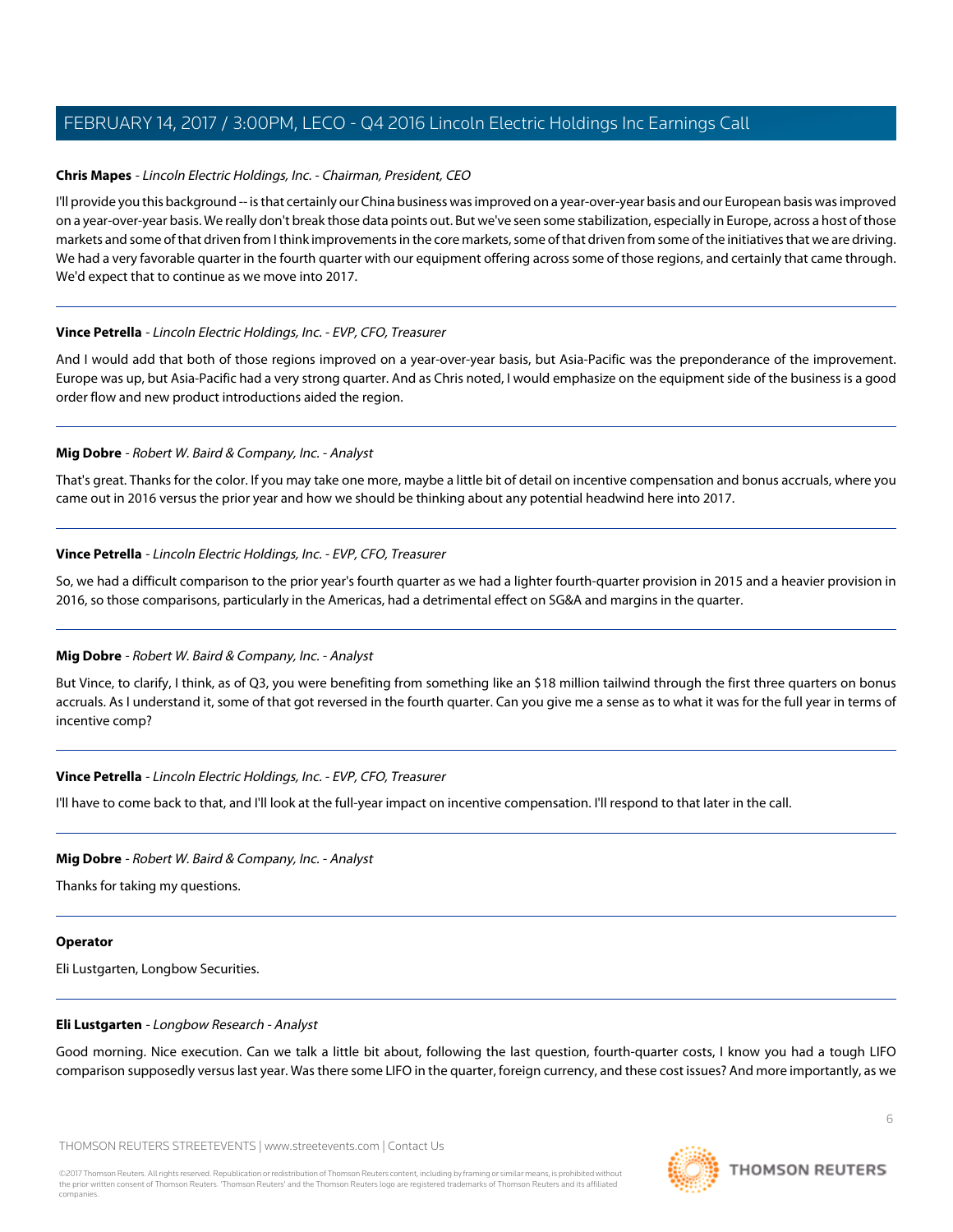look into 2017, can you give us some quantification of what these employee costs are coming back this year and what's going on with material costs and whether -- you had LIFO in 2016 and what do we see in 2017 from a material standpoint?

### **Chris Mapes** - Lincoln Electric Holdings, Inc. - Chairman, President, CEO

So, I would say that our puts and takes on our cost profile in 2017 will be a stable environment outside of raw materials. We've said as we entered the fourth quarter and moving into 2017 that our cost savings initiatives would be tempered as we move into 2017 as we restore some of what we refer to as temporary cost savings initiatives, the suspension of the 401(k) matching, some freezing of wages and salary pay cuts. Those are now restored but we believe that, overall, our cost profile will be stable in 2017 moving out of the fourth quarter of 2016.

As far as raw material costs are concerned, we are starting to see an inflationary impact, particularly in commodities, primarily steel, so our expectations are that we will have increases in inputs, material input costs like steel, during the course of 2017.

### **Eli Lustgarten** - Longbow Research - Analyst

I guess I'm trying to -- were LIFO gains or LIFO earnings in the fourth quarter this year and for the year 2016, and what would that swing look like between 2016 and 2017 is what I'm trying to say.

### **Chris Mapes** - Lincoln Electric Holdings, Inc. - Chairman, President, CEO

There was a small credit in the fourth quarter of just under \$1 million, but, at this point, it would be difficult to try to estimate what 2017 will bring. But I think you could use that as an initial sort of foundational baseline that we are going to have LIFO charges in 2017. We are exiting 2016 with right around \$1 million, but I think it's too early to try to comment on what those charges might be. But I think it will be an inflationary environment supported by what we are seeing in the steel markets, as well as volume starting to firm up.

### **Eli Lustgarten** - Longbow Research - Analyst

I guess LIFO credit in 2016 for the whole year, any magnitude?

### **Chris Mapes** - Lincoln Electric Holdings, Inc. - Chairman, President, CEO

No, it was actually a charge.

### **Eli Lustgarten** - Longbow Research - Analyst

Okay, thank you. And when we talk a little bit about the demand getting better, can you give us some things -- pipelines have been improved, at least supposedly, and I think you cited some pipelines here. Are you seeing any change in either attitude or orders or something from some of the initiatives that are either have -- supposedly forthcoming or promise to be forthcoming, or is it just still you saw a little bit of a Trump bump and everybody's waiting for actual activity?

### **Chris Mapes** - Lincoln Electric Holdings, Inc. - Chairman, President, CEO

As we talked about, the fourth quarter and end market trends, we cited the strength that we had seen in automotive and transportation and MNR in the pipe mill segment. But I can assure you that activity was from the products and technologies that we were driving towards those markets, not because of there necessarily being any structural change in the broad demand profiles yet in those markets, certainly not here in the US market

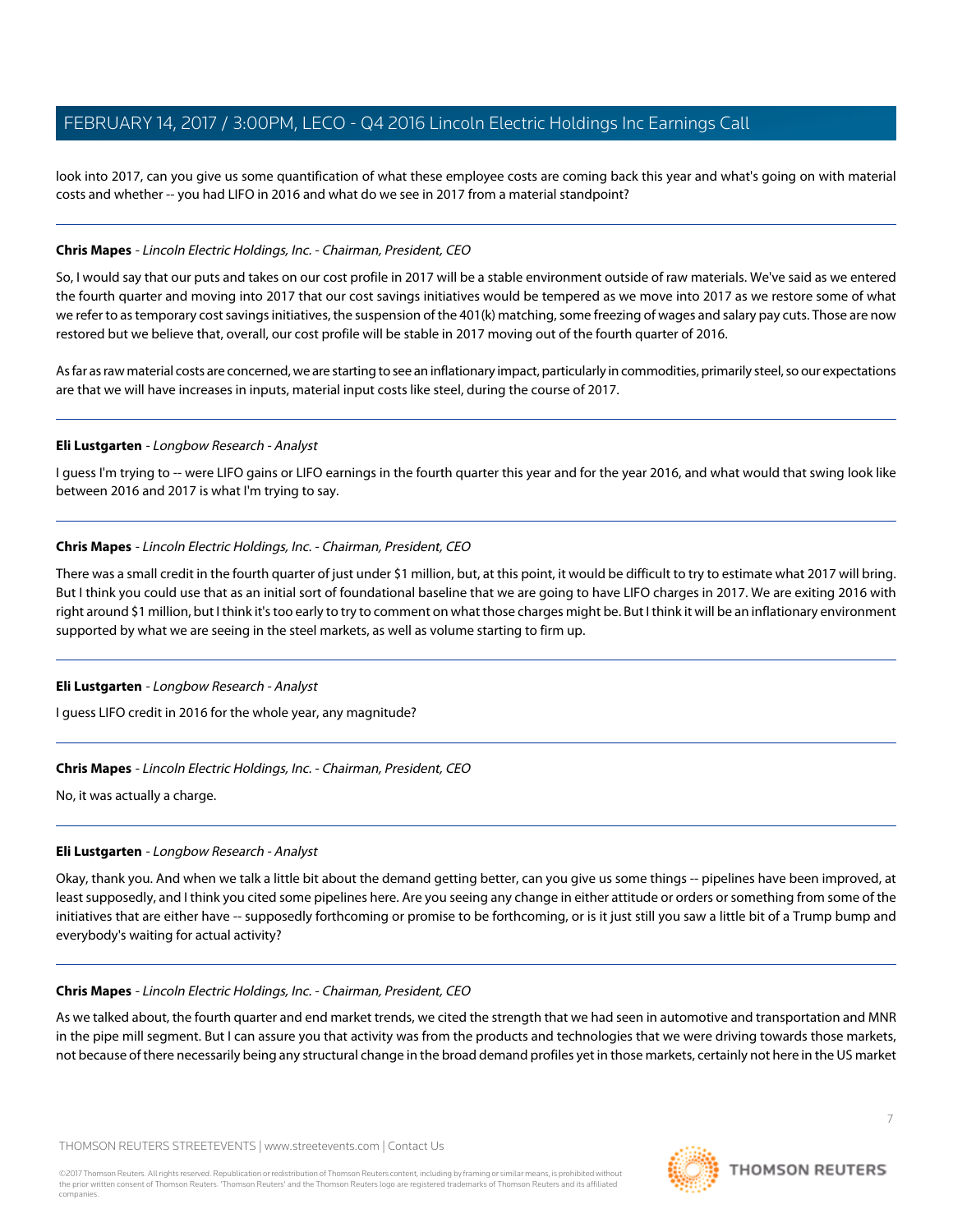relative to some of the infrastructure another opportunities that are being discussed for this market. We certainly are excited about those if they materialize, but it's just too early to actually see those actually start to move through our business. I do think (multiple speakers)

#### **Eli Lustgarten** - Longbow Research - Analyst

(multiple speakers) is there any foreign currency expectations for 2017 versus 2016?

### **Vince Petrella** - Lincoln Electric Holdings, Inc. - EVP, CFO, Treasurer

We wouldn't have a view on that at this point in time. We would expect there to be a relatively modest impact based on where we finish the year and what you see in the fourth quarter.

#### **Eli Lustgarten** - Longbow Research - Analyst

Thank you very much.

### **Vince Petrella** - Lincoln Electric Holdings, Inc. - EVP, CFO, Treasurer

Then in terms of the LIFO, let me just respond to a couple of questions here. On LIFO, the total LIFO charge in 2016 was about \$1.5 million. In 2015, as a reminder, were \$11.5 million of credits. So the fourth quarter of 2015 had over \$4 million of credits.

And then in terms of Mig's question on incentive compensation, the full year had a \$15 million decline in incentive compensation, and the fourth quarter had about a \$4 million increase, again, because of challenging comparisons on a year-over-year basis, so an increase in the fourth quarter and a decrease for the full year of \$15 million.

### <span id="page-7-0"></span>**Operator**

Saree Boroditsky, Deutsche Bank.

### **Saree Boroditsky** - Deutsche Bank - Analyst

Thank you. Good morning. I appreciate the earlier color that you gave on international, but it appears that you had much stronger results than some of your peers. So, I was wondering if you could provide some more color on just the competitive environment there and if you're seeing any growth in your market position.

### **Chris Mapes** - Lincoln Electric Holdings, Inc. - Chairman, President, CEO

Look, I would tell you that we were very pleased with some of the progress we made in those markets, as we stated, core Europe as well as Asia-Pacific, both Southeast Asia and in China, strength in India for us. So, we had a multitude of places where we started to see some acceleration in our business. Very difficult for us to apply that within one quarter towards any particular share or shift within the competitive dynamics in those various regions, and each one of those regions have different competitive dynamics. So certainly solid performance, excited about the work our teams are doing in those areas, expect it to continue into 2017, but probably not willing to comment on that being necessarily any broad market dynamic.

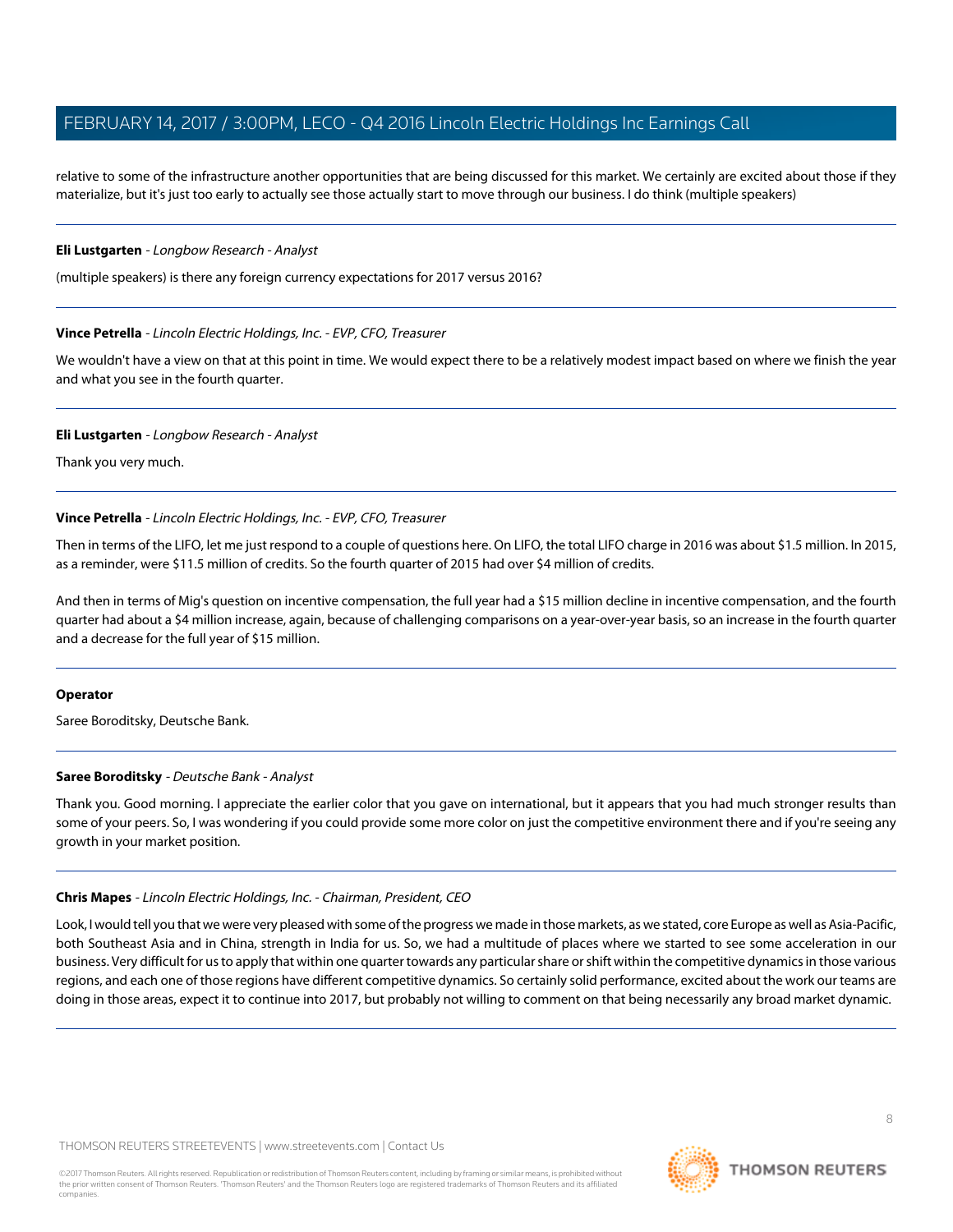### **Saree Boroditsky** - Deutsche Bank - Analyst

Okay, that's fair. And then as a follow-up, since we are fairly deep into the first quarter at this point, I was wondering if you could give us an update on how demand has trended so far as you started the year. And I believe you normally have slight decline into 1Q, so anything that you would see that would impact normal seasonality as -- would be helpful.

### **Vince Petrella** - Lincoln Electric Holdings, Inc. - EVP, CFO, Treasurer

So, what we've seen with January in the book and order trends into February is a low single-digit improvement on a year-over-year basis. So, the year has started well. It's tracking in line with what our expectations were exiting the fourth quarter as the year-over-year comparisons continue to narrow. And the first quarter's view is, right now where we stand, a low single-digit year-over-year improvement.

### **Saree Boroditsky** - Deutsche Bank - Analyst

Okay, that was helpful. I'll get back into queue.

### **Operator**

<span id="page-8-0"></span>Liam Burke, Wunderlich.

### **Liam Burke** - Wunderlich Securities, Inc. - Analyst

Good morning Chris. Good morning Vince. Chris, could you talk a bit about the automation space, how the competitive environment is shaping up and how you are looking at the -- I know you've got opportunity in the growth side, but any particular market or vertical that's attractive vis-a-vis competition?

### **Chris Mapes** - Lincoln Electric Holdings, Inc. - Chairman, President, CEO

I'm not sure if I would say for the competition, but I would share with you that we continue to love -- to enjoy the balance (technical difficulty) replacing that business. The acquisition that we were able to complete in 2016 with Vizient Technologies provided us further expansion into the heavy industry space for the Automation portfolio. We continue to drive different technologies into that space. So I think it's not only as we've talked about our automation strategy over the last three to four years, it's not only been the growth opportunity that we wanted to see and we've been capitalizing on that, but it's also been our ability to take welding technologies and employ that into the various automation solutions that we are driving to these various segments to really provide us with a value proposition which we still strongly believe is an excellent way for us to provide these solutions into our customers. So, the automation business goes into a multitude of various segments. There are various competitors in those segments. We are very focused on welding, very focused on the technology around welding and how we can bring those automated solutions into the marketplace efficiently, and continue to expect to execute on our 2020 strategy for our automation business as we continue to try to expand that and drive that to a \$600 million or \$700 million business for us at the end of this strategy term.

### **Liam Burke** - Wunderlich Securities, Inc. - Analyst

Just as a follow-up to that, so you talk about adjacent applications over and above the welding applications that you focus the automation on. Does that move the needle?

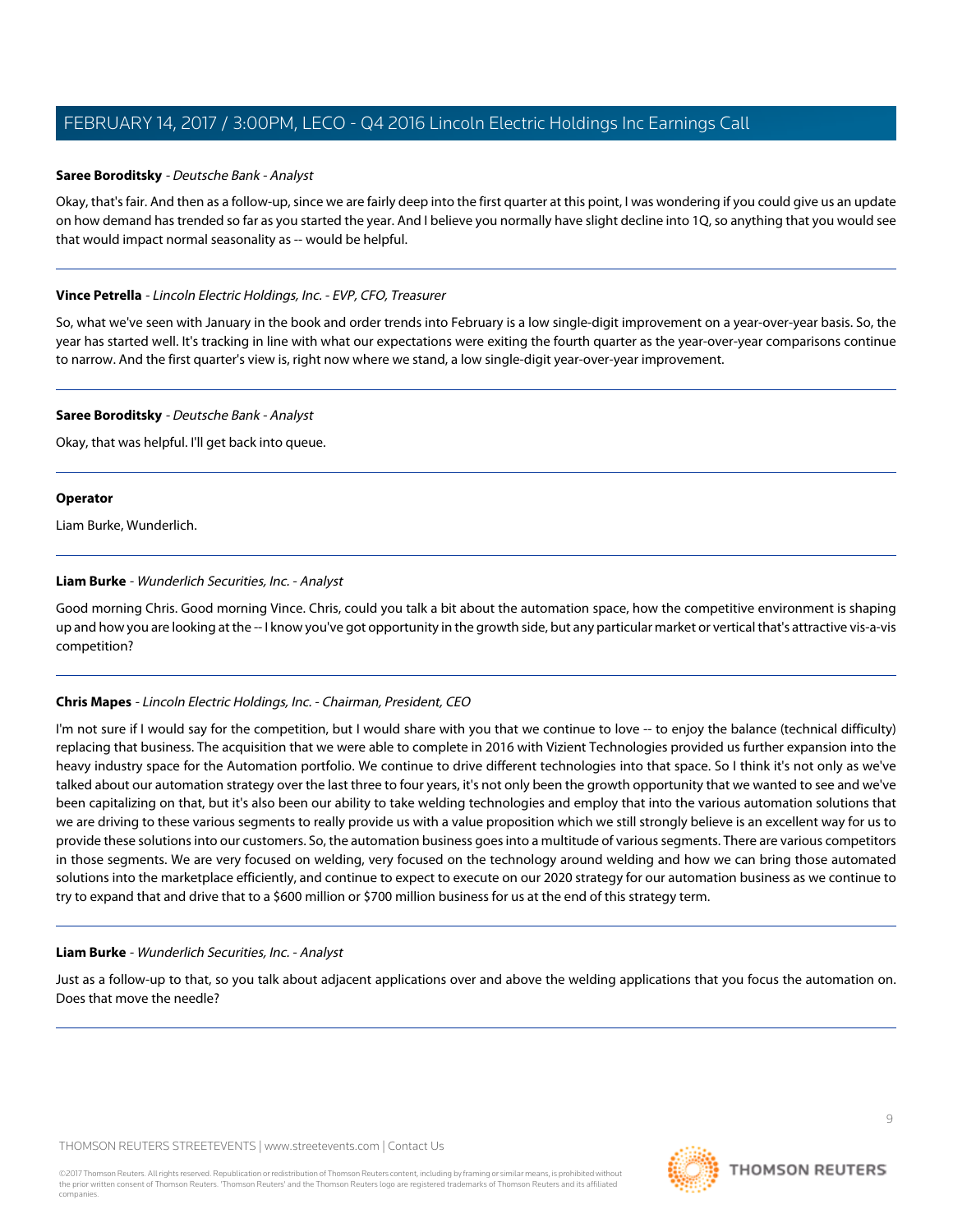### **Chris Mapes** - Lincoln Electric Holdings, Inc. - Chairman, President, CEO

I'm not sure if it moves the needle today, but it certainly could move the needle for us over the tenure of our continued advancement into automation. And I think that's relative to the way we think about our 122-year-old company here at Lincoln Electric. I'm not certain that the work we are doing in additive manufacturing today is going to move the needle in 2017 or 2018, but it certainly could be some technology that can be material for us over the longer term.

You may be aware that, through the utilization of flexible automation, we've been able to show that we can do additive manufacturing processes. We've provided that out at a multitude of tradeshows. We are working with some OEMs on that technology. Probably not a near-term needle mover, but certainly it does two things for us. It gives us confidence in our ability to be a technology leader in the space of automation, and certainly might provide us the foundation for other growth opportunities for the business moving forward.

### **Liam Burke** - Wunderlich Securities, Inc. - Analyst

Great. Thanks Chris.

#### **Operator**

<span id="page-9-0"></span>Stanley Elliott, Stifel.

### **Stanley Elliott** - Stifel Nicolaus - Analyst

Hey guys. Good morning and congratulations on a nice year. A quick question on the outlook for the raw materials. With the increase that you mentioned in the steel prices, some of the other commodities, what our expectations for pricing in this year? And is it going to be more challenging to get it? Historically, you guys have done a nice job, but given where volumes are -- and I guess the other parts of that is kind of where does that lead from an incremental margin perspective heading into 2017?

### **Vince Petrella** - Lincoln Electric Holdings, Inc. - EVP, CFO, Treasurer

Thank you Stanley. Good morning. My expectations are that we will have pricing increases this year in the low to mid single digits based on the trends that we are seeing. As you might recollect, we haven't had price increases last year in 2016 in order to recoup the expected raw material cost acceleration that we are seeing in 2017.

From an incremental margin perspective, as we manage through a more inflationary environment, my expectations are that our incrementals will be somewhere around 20-ish% in this modest low single digit type of topline improvement environment. If we get a little bit better performance in the top line, I think we could migrate up from there, but what we see in the first quarter now, based on the cost profile, the pricing environment that we have to manage, and the top line growth, I'm looking at roughly a 20% type of incremental.

### **Stanley Elliott** - Stifel Nicolaus - Analyst

Perfect. Then just to clarify, you guys had the heavy fab pieces in the compressing but narrowing section. I also thought I heard you say that Asia-Pacific, the heavy fab piece was positive. What are the expectations here for the other parts of the heavy fab market, be it construction or mining, or ag, however you guys want to break it up, if you do it all, just from an outlook perspective heading into this coming year?

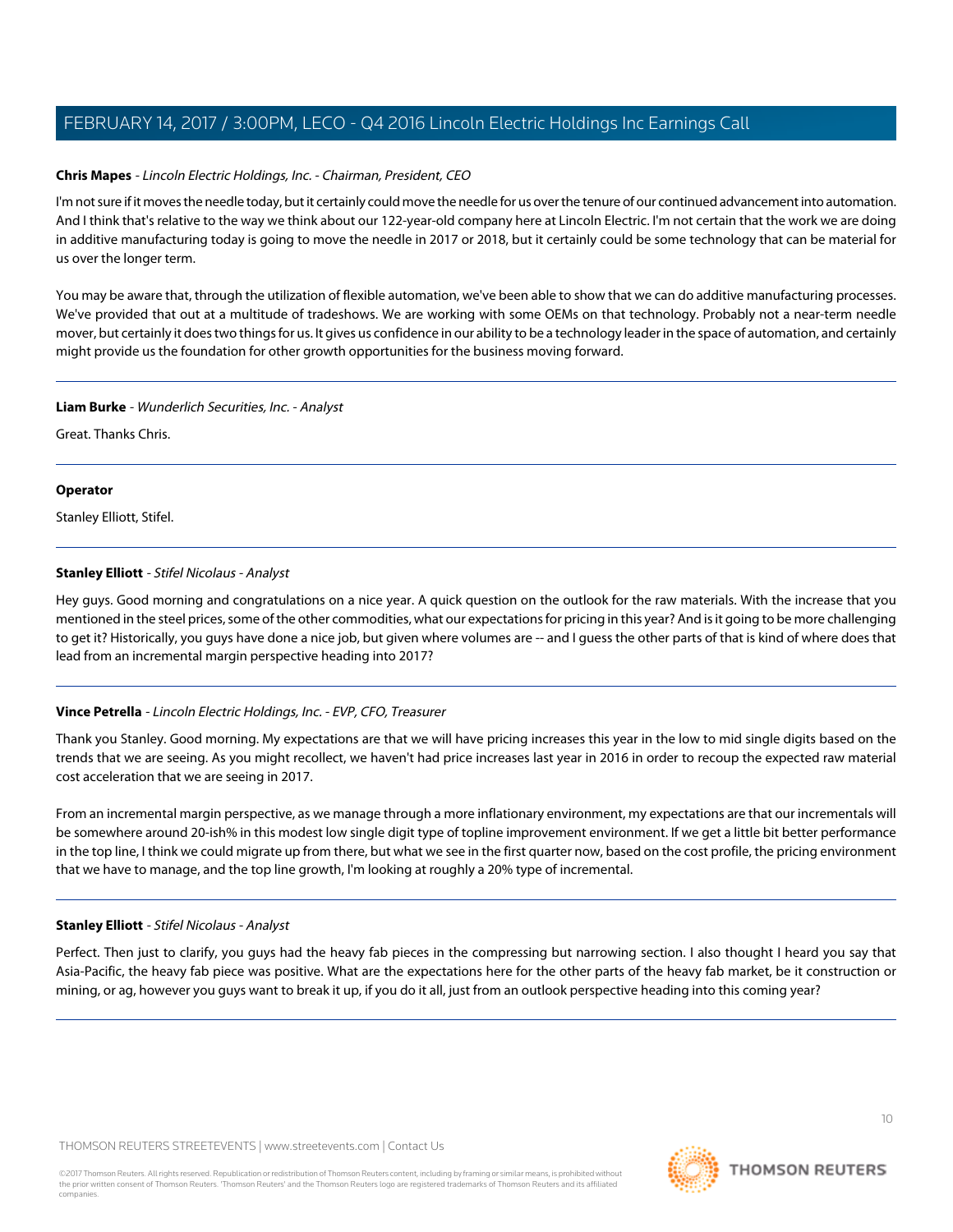### **Chris Mapes** - Lincoln Electric Holdings, Inc. - Chairman, President, CEO

Yes, we did see some improvement in that particular region. I would share with you that certainly the longer-term outlook for ag and for mining is more favorable. If we just look at those particular segments, they've both been in a challenging cycle for those industries for a period of time. Mining has been in a longer run cycle than we've seen for ag. We've seen some initial data for ag with some of the data we see that looks like it's trending slightly more favorably. We certainly like the fact that some of the commodity costs associated with mining, both coal, iron ore and copper, have been escalating commodity prices in the marketplace, which bodes favorable for the dynamics for those industries to turn. So we're certainly more optimistic about ag and mining moving forward than we were in 2015 and 2016. Just difficult for us to understand when we'll see the tipping point in that particular segment will turn to broad growth.

### **Stanley Elliott** - Stifel Nicolaus - Analyst

Perfect. One last one if I could. I'm looking at these Q4 market trends, I know there's been a lot of moving parts with some of the cyclical markets being up and down, but it looks to me like that -- would it be fair to say that, say, 70%, maybe even a little bit higher than that, of the overall portfolio would fall into that increasing/steady category?

### **Chris Mapes** - Lincoln Electric Holdings, Inc. - Chairman, President, CEO

I would say probably less than that. I would -- yes.

### **Stanley Elliott** - Stifel Nicolaus - Analyst

Great. Thanks guys.

### <span id="page-10-0"></span>**Operator**

Steve Barger, KeyBanc Capital Markets.

### **Steve Barger** - KeyBanc Capital Markets - Analyst

Good morning. Just following up on the incremental answer, you said if performance is a little bit better, you can migrate up from that 20% level. What does that mean or what would you guess that means if things do line up and you get more like high single-digit growth?

### **Vince Petrella** - Lincoln Electric Holdings, Inc. - EVP, CFO, Treasurer

If we had high single-digit growth we would be bumping up against 25%, 30% incrementals.

### **Steve Barger** - KeyBanc Capital Markets - Analyst

Got it. Thank you. When you're looking at taking pricing actions like you just mentioned, do you typically need to see a return to positive volume before you can drive price increases, or will you take action to reflect that inflationary pressure regardless of what the volume is doing?

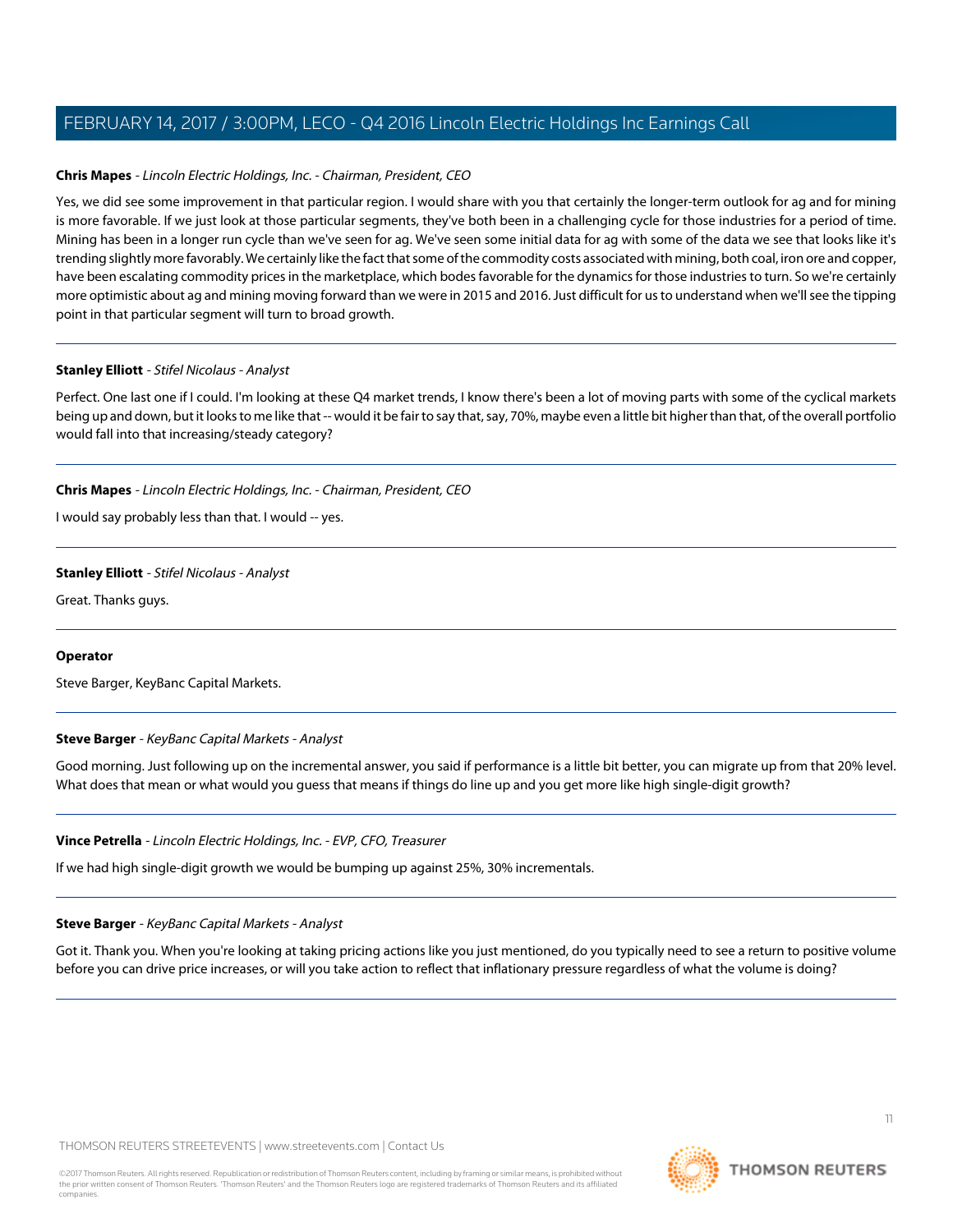### **Vince Petrella** - Lincoln Electric Holdings, Inc. - EVP, CFO, Treasurer

If our raw inputs are increasing, we will need to and we will increase pricing. So, it certainly is, in normal markets, it's certainly helpful to have volume improvements. We are starting to see modest year-over-year improvements, which are helpful, but, at the end of the day, if our costs are going up from our raw material vendors, we need to pass that on.

### **Steve Barger** - KeyBanc Capital Markets - Analyst

Got it. And can you talk about demand trends in consumables versus equipment in the quarter? What are you seeing on each, any areas of specific strength or weakness?

### **Vince Petrella** - Lincoln Electric Holdings, Inc. - EVP, CFO, Treasurer

Actually, in the quarter, if we're talking about the fourth quarter, the fourth quarter had a strong equipment showing, as we talked about, in some of our international regions and in our Harris Products Group business in particular. So, in the fourth quarter and moving into the first quarter, equipment has accelerated more than consumables to a point where equipment was actually up in the fourth quarter and consumables were down in the aggregate across the global portfolio in the fourth quarter.

### **Steve Barger** - KeyBanc Capital Markets - Analyst

Got it. And I'll just ask one more if I can. Your CapEx guidance, can you break out growth versus maintenance and where does the growth GAAP CapEx go towards this year?

### **Vince Petrella** - Lincoln Electric Holdings, Inc. - EVP, CFO, Treasurer

Well, a bigger part of the CapEx over the \$50 million that we spent for last year will go towards what I would refer to as growth. As we finish off our welding tech center in Cleveland and make investments internationally, I would say that the mix is, in 2017, going to be more slanted towards growth. My view of our maintenance CapEx in the environment that we are in is roughly \$30 million or so would be a maintenance -- good maintenance CapEx number for Lincoln Electric globally.

### **Steve Barger** - KeyBanc Capital Markets - Analyst

Outside of the technology center, what are some of the growth areas that you are targeting? And what can you expect to drive in 2017?

### **Chris Mapes** - Lincoln Electric Holdings, Inc. - Chairman, President, CEO

We've got a couple of key items that I would talk to. We are doing some new products in our Harris business. We are making a large investment down there in some aluminum applications that they are driving into the broad HVAC market globally. We've got two or three new equipment technology advancements that we are investing in that we expect will be moving towards the market in 2018 and early 2019. So, most of those investments, from a capital perspective, have to do with advancing technologies around new products. And that's just two examples that I would guide you towards. But we have a multitude of those across the portfolio around the world all centered around continuing to advancing growth in our business, in our portfolio. It's one of the ways that we maintain and continue to stay focused on our vitality index.

### **Steve Barger** - KeyBanc Capital Markets - Analyst

Very good. Thanks gentlemen.

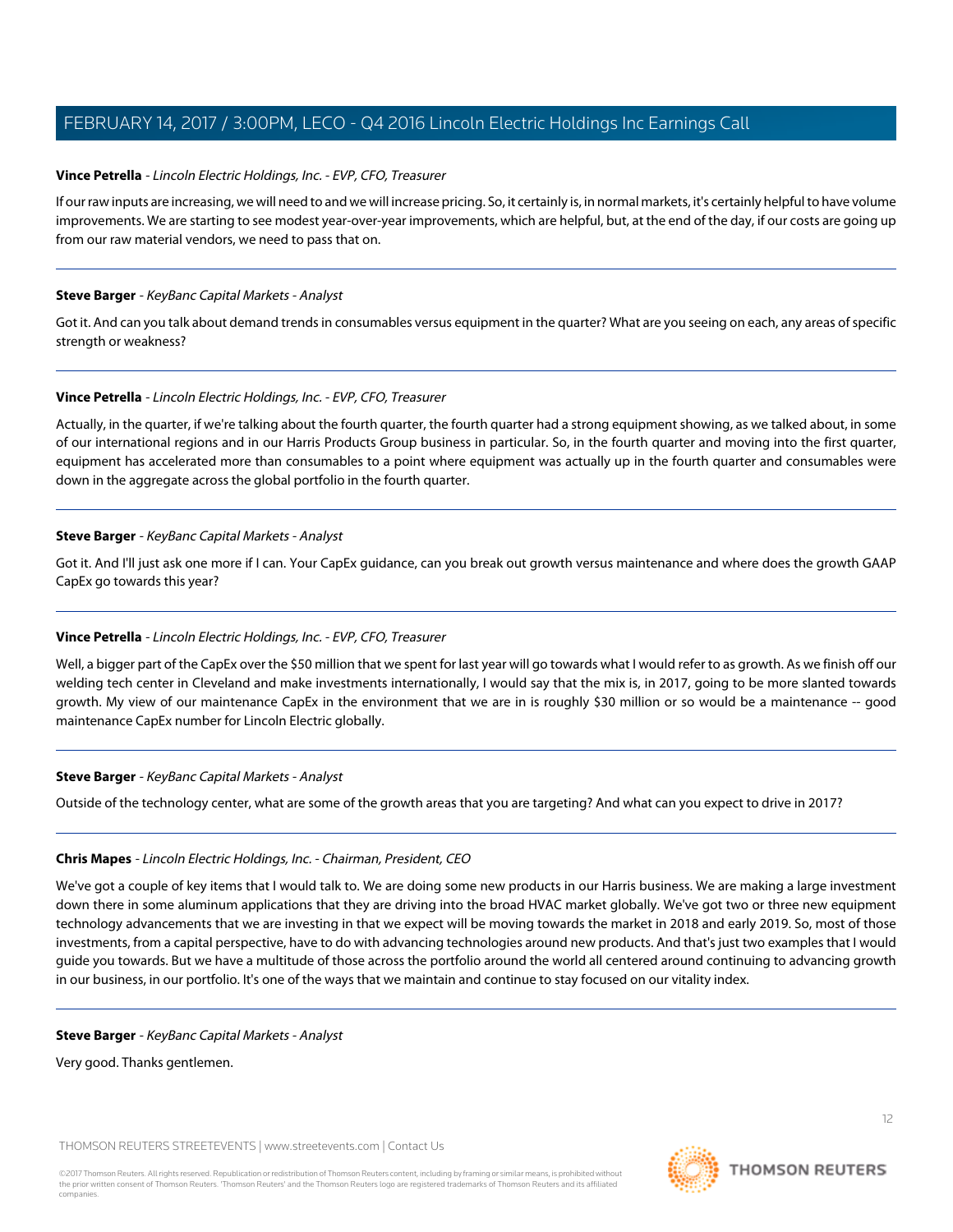### **Operator**

<span id="page-12-0"></span>Matthew Trusz, Gabelli.

### **Matthew Trusz** - Gabelli & Co. - Analyst

Good morning. Thank you for taking my question. I was hoping if you could comment a bit on what you're seeing in your M&A pipeline in terms of size and actionability, how valuations are looking in the space, and whether you're looking more at automation hard-facing assets right now.

### **Chris Mapes** - Lincoln Electric Holdings, Inc. - Chairman, President, CEO

We are always active in looking at properties that extend our strategies. Certainly, automation has been a focus of ours over the past several years. We continue to look at those opportunities that improve both our solutions opportunities as well as our geographical presence. At this time, certainly there are active discussions going on amongst Lincoln and various target parties. I would say pricing is stable, but certainly evaluations have improved in the last three months or so. So, we have a track record of being able to bring into the fold at least one or two meaningful acquisitions that hit our strategic marks every year, and I expect 2017 to be no exception to that historical track record.

### **Matthew Trusz** - Gabelli & Co. - Analyst

Thanks. Just to follow-up on that, if we think about the huge amounts of cash flow you expect to generate this year in a higher share price environment where you said you are less excited about doing repurchases, what would you do with all the cash if M&A doesn't materialize in large quantity? Would you just don't cash on the balance sheet and wait for better opportunities?

### **Vince Petrella** - Lincoln Electric Holdings, Inc. - EVP, CFO, Treasurer

I don't think I said I was less excited. But I would tell you, Matthew, that we will reset 2017 and we will buy back shares during the course of the year. We finished 2016 recognizing that we had achieved our targeted gross debt to EBITDA after a five-year multiyear plan to adjust our capital structure for the sake of greater optimization. But we will have to evaluate that when the time comes as the year unfolds. But I can assure you that we will continue to buy shares in 2017 and maintain an appropriate capital structure weighing the most advantageous use of the Company's balance sheet and its cash flows as the opportunities arise in 2017 and beyond.

### **Matthew Trusz** - Gabelli & Co. - Analyst

Excellent. Thank you Vince.

### <span id="page-12-1"></span>**Operator**

Jim Giannakouros, Oppenheimer.

### **Jim Giannakouros** - Oppenheimer & Co. - Analyst

Good morning Chris, Vince, Amanda. Thanks for letting me sneak in here. Just one quick one on the automation side just to better understand your strategy versus aggregators out there that aren't tied to any one OE for any part of the system, etc. How should we be thinking about your value proposition there versus competitive strategy? And are you seeing greater traction from what you can see, just given your relationships and your ability to leverage your installed base of equipment? Thanks.

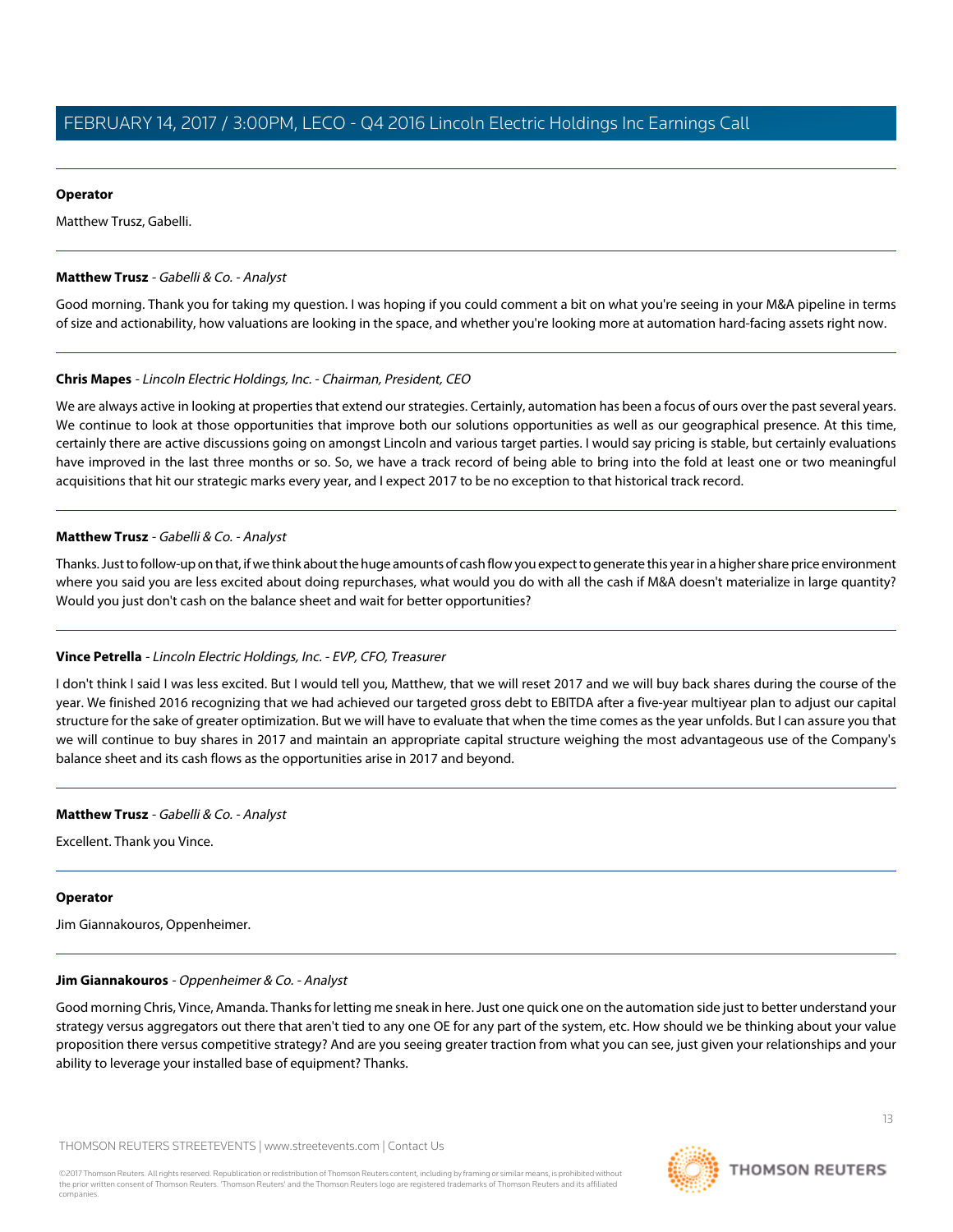### **Vince Petrella** - Lincoln Electric Holdings, Inc. - EVP, CFO, Treasurer

That's a great question and it's one that, when we talk about our automation business here at Lincoln, our value proposition is all centered around the welding and the cutting that, at the end of the day, you have a multitude of other participants in the market you might be able to provide some competencies relative to doing automated-like systems, whether those are material handling systems or welding systems or other systems. But at the end of the day, the OEM that has fabrication as a key competency is looking towards Lincoln Electric to drive that solution. And that value proposition for us is just that. We believe we bring a level of competency and expertise on welding and cutting that cannot be matched by the other competitors in the marketplace. And that's really a driver for us as we continue to grow this business in the broad global markets.

### **Jim Giannakouros** - Oppenheimer & Co. - Analyst

Thank you.

### **Operator**

<span id="page-13-0"></span>David Stratton, Great Lakes Review.

### **David Stratton** - Great Lakes Review - Analyst

Good morning. Thanks for taking the questions. When you talk about the welding tech center, will that represent any noticeable increase in expenses going forward once that's completed?

### **Vince Petrella** - Lincoln Electric Holdings, Inc. - EVP, CFO, Treasurer

No. We already have an existing welding tech center and school in Cleveland. This is a replacement and an expansion to improve our capabilities and our opportunities to demonstrate the solutions that we can drive into the market as well as a greater capacity to demonstrate those welding capabilities. The increased expense will be relatively modest.

### **David Stratton** - Great Lakes Review - Analyst

Okay. And then you mentioned earlier Automation is targeted at around \$600 million, \$700 million. What is the current run rate? Where are you? I think last time we heard, it was around \$450 million.

### **Vince Petrella** - Lincoln Electric Holdings, Inc. - EVP, CFO, Treasurer

Right. I would put it less than that, actually. It's under \$400 million.

### **David Stratton** - Great Lakes Review - Analyst

Okay. And then you also touched on additive manufacturing. Is that a noticeable part of sales yet, or how does that compare? Do you have a sales number you could give us?

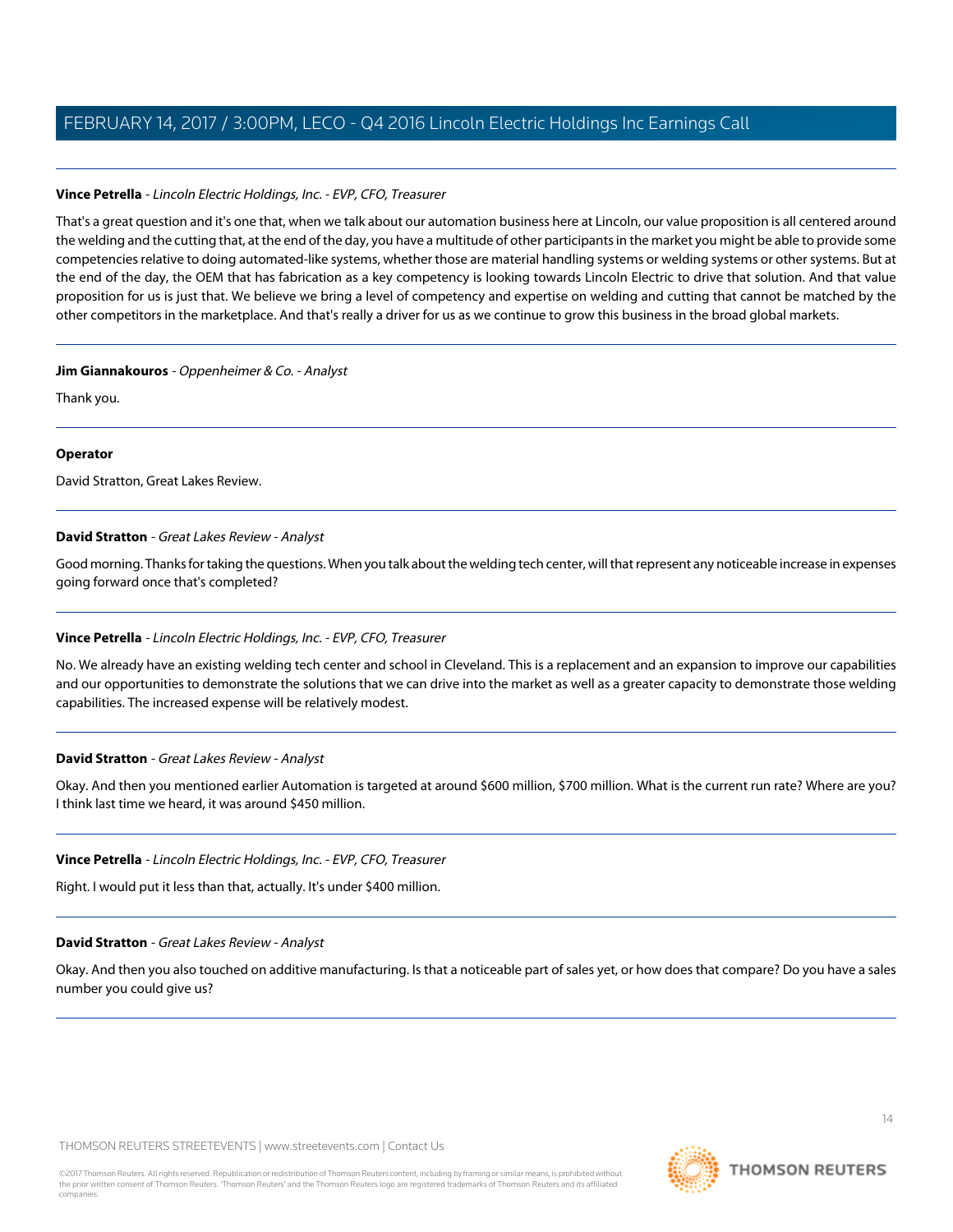### **Chris Mapes** - Lincoln Electric Holdings, Inc. - Chairman, President, CEO

No, it's not a noticeable piece of our sales. That question was related to whether some of these new technologies in some of these closely adjacent markets are yet material for the business. And we have some very unique technology there that we are working with a multitude of companies with, but it's not material to our business, nor do I expect it to be a material portion of our business near term, although I do believe our ability to show the competency and the technology and to advance it could create opportunities for us as we move forward.

### **David Stratton** - Great Lakes Review - Analyst

All right. Thanks for the questions.

### **Operator**

Mig Dobre, Baird.

### **Mig Dobre** - Robert W. Baird & Company, Inc. - Analyst

Yes, thank you for taking my follow-up. I just want to go back to mix here. Very strong equipment, consumables still declining. To me, that looks to be a little bit unusual. I'm wondering. Did you get a sense that there was some kind of a CapEx flush that would've driven this in the fourth quarter, or are there some other elements here that we need to be aware of?

### **Vince Petrella** - Lincoln Electric Holdings, Inc. - EVP, CFO, Treasurer

No, I don't think that, looking at the performance in the fourth quarter, that we would be able to cite that kind of phenomenon. We did have some very nice wins in the regions that we talked about. We've been talking about an improvement in our commercial channel in retail in North America that has been very successful. Because it was some larger orders and was fairly broadly achieved, I wouldn't cite any particular, if you will, flushing phenomenon at the end of the year.

### **Mig Dobre** - Robert W. Baird & Company, Inc. - Analyst

Okay. And just so that we make sure we have our expectations set properly, when you are thinking about mix and the way that would flow into 2017 based on this low single-digit topline growth outlook that you've provided, how should we think about that? Would the mix be sustainable here? Are you thinking that consumables can play a bigger part of the growth in 2017 versus equipment? And how does that flow to the incremental margin assumption that we have to make?

### **Vince Petrella** - Lincoln Electric Holdings, Inc. - EVP, CFO, Treasurer

My view at this point is that I'm not sure that equipment will sustain these kind of double-digit improvements. My view, at this point in time, albeit early in the year, is they will probably migrate a little more towards each other, that consumables will likely improve a bit and equipment should back off a bit, because we did have a very, very strong fourth quarter on the equipment side. And I think it's a little too early to argue that that's a sustainable trend.

### **Mig Dobre** - Robert W. Baird & Company, Inc. - Analyst

Thank you Vince.